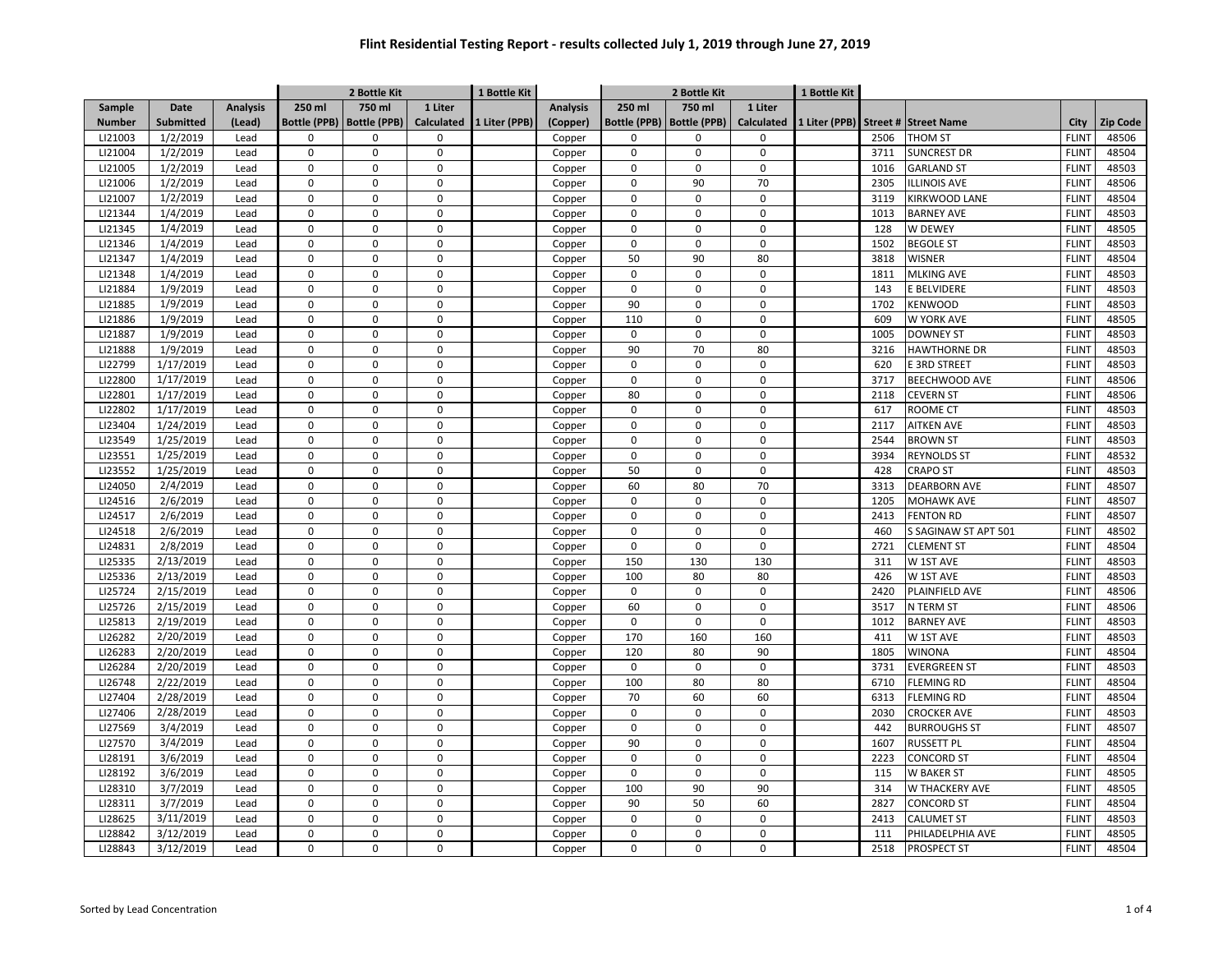|               |             |                 |                     | 2 Bottle Kit        |                     | 1 Bottle Kit  |                 |                     | 2 Bottle Kit        |                   |               |      |                         |              |          |
|---------------|-------------|-----------------|---------------------|---------------------|---------------------|---------------|-----------------|---------------------|---------------------|-------------------|---------------|------|-------------------------|--------------|----------|
| Sample        | <b>Date</b> | <b>Analysis</b> | 250 ml              | 750 ml              | 1 Liter             |               | <b>Analysis</b> | 250 ml              | 750 ml              | 1 Liter           |               |      |                         |              |          |
| <b>Number</b> | Submitted   | (Lead)          | <b>Bottle (PPB)</b> | <b>Bottle (PPB)</b> | <b>Calculated</b>   | 1 Liter (PPB) | (Copper)        | <b>Bottle (PPB)</b> | <b>Bottle (PPB)</b> | <b>Calculated</b> | 1 Liter (PPB) |      | Street # Street Name    | City         | Zip Code |
| LI29385       | 3/15/2019   | Lead            | 0                   | $\mathbf 0$         | $\mathbf 0$         |               | Copper          | $\mathbf 0$         | $\mathbf 0$         | $\mathbf 0$       |               | 406  | <b>JOSEPHINE ST</b>     | <b>FLINT</b> | 48503    |
| LI29386       | 3/15/2019   | Lead            | 0                   | $\mathbf 0$         | $\mathsf{O}\xspace$ |               | Copper          | 100                 | 80                  | 80                |               | 2937 | <b>CONCORD ST</b>       | <b>FLINT</b> | 48504    |
| LI29387       | 3/15/2019   | Lead            | 0                   | 0                   | $\mathbf 0$         |               | Copper          | 0                   | $\mathbf 0$         | $\mathbf 0$       |               | 3514 | <b>HUGGINS AVE</b>      | <b>FLINT</b> | 48506    |
| LI29388       | 3/15/2019   | Lead            | 0                   | $\mathbf 0$         | $\mathbf 0$         |               | Copper          | 0                   | 70                  | 50                |               | 712  | E 12TH ST               | <b>FLINT</b> | 48503    |
| LI29389       | 3/15/2019   | Lead            | $\mathbf 0$         | $\Omega$            | $\mathbf{0}$        |               | Copper          | 0                   | $\Omega$            | $\Omega$          |               | 915  | E COURT ST APT 402      | <b>FLINT</b> | 48503    |
| LI30018       | 3/20/2019   | Lead            | $\Omega$            | $\Omega$            | $\mathbf{0}$        |               | Copper          | 100                 | 90                  | 90                |               | 1425 | <b>GREENWAY AVE</b>     | <b>FLINT</b> | 48504    |
| LI30019       | 3/20/2019   | Lead            | $\Omega$            | $\Omega$            | $\mathbf{0}$        |               | Copper          | $\mathbf 0$         | $\mathbf 0$         | $\Omega$          |               | 2530 | <b>BAGLEY ST</b>        | <b>FLINT</b> | 48504    |
| LI30338       | 3/25/2019   | Lead            | $\Omega$            | $\Omega$            | $\mathbf 0$         |               | Copper          | $\mathbf 0$         | $\mathbf 0$         | $\Omega$          |               | 959  | <b>HUBBARD</b>          | <b>FLINT</b> | 48504    |
| LI30340       | 3/25/2019   | Lead            | $\Omega$            | $\Omega$            | $\Omega$            |               | Copper          | 0                   | $\Omega$            | $\Omega$          |               | 1002 | <b>DELL AVE</b>         | <b>FLINT</b> | 48507    |
| LI30341       | 3/25/2019   | Lead            | $\mathbf 0$         | 0                   | $\mathbf 0$         |               | Copper          | 0                   | $\mathbf 0$         | $\Omega$          |               | 1703 | <b>CRESCENT DR</b>      | <b>FLINT</b> | 48503    |
| LI30342       | 3/25/2019   | Lead            | $\Omega$            | $\Omega$            | $\mathbf 0$         |               | Copper          | 0                   | $\Omega$            | $\Omega$          |               | 1810 | W PASADENA AVE          | <b>FLINT</b> | 48504    |
| LI30863       | 3/27/2019   | Lead            | 0                   | $\mathbf 0$         | $\mathbf 0$         |               | Copper          | 0                   | 0                   | $\Omega$          |               | 4810 | <b>BIREHEREST DR</b>    | <b>FLINT</b> | 48504    |
| LI31656       | 4/2/2019    | Lead            | 0                   | $\mathbf 0$         | $\mathbf{0}$        |               | Copper          | $\mathbf 0$         | $\Omega$            | $\Omega$          |               | 702  | FATHER DURETTE APT 306  | <b>FLINT</b> | 48503    |
| LI31657       | 4/2/2019    | Lead            | 0                   | $\mathbf 0$         | $\mathbf{0}$        |               | Copper          | $\mathbf 0$         | $\mathbf 0$         | $\mathbf 0$       |               | 3722 | <b>BURGESS ST</b>       | <b>FLINT</b> | 48504    |
| LI31658       | 4/2/2019    | Lead            | 0                   | $\mathbf 0$         | $\mathbf 0$         |               | Copper          | 120                 | 80                  | 90                |               | 2101 | M L K AVE               | <b>FLINT</b> | 48503    |
| LI31660       | 4/2/2019    | Lead            | 0                   | $\pmb{0}$           | $\mathbf 0$         |               | Copper          | $\mathbf 0$         | $\mathbf 0$         | $\mathbf 0$       |               | 2729 | <b>RIVERRIDGE CT</b>    | <b>FLINT</b> | 48505    |
| LI31662       | 4/2/2019    | Lead            | 0                   | $\mathbf 0$         | $\mathbf 0$         |               | Copper          | $\mathbf 0$         | $\mathbf 0$         | $\mathbf 0$       |               | 916  | <b>DUPONT ST</b>        | <b>FLINT</b> | 48504    |
| LI31902       | 4/3/2019    | Lead            | 0                   | $\pmb{0}$           | $\mathbf 0$         |               | Copper          | 0                   | $\mathbf 0$         | $\Omega$          |               | 3510 | <b>PROVIDENCE ST</b>    | <b>FLINT</b> | 48503    |
| LI32083       | 4/4/2019    | Lead            | 0                   | $\mathbf 0$         | $\mathbf 0$         |               | Copper          | 0                   | $\Omega$            | $\Omega$          |               | 2201 | <b>FOREST HILL AVE</b>  | <b>FLINT</b> | 48504    |
| LI32084       | 4/4/2019    | Lead            | $\Omega$            | $\Omega$            | $\mathbf{0}$        |               | Copper          | $\Omega$            | $\mathbf 0$         | $\Omega$          |               | 3901 | HAMMERBERG BUILD A APT1 | <b>FLINT</b> | 48507    |
| LI32085       | 4/4/2019    | Lead            | $\Omega$            | $\Omega$            | $\mathbf 0$         |               | Copper          | $\Omega$            | $\mathbf 0$         | $\Omega$          |               | 2402 | TUSCOLA AVE             | <b>FLINT</b> | 48503    |
| LI32364       | 4/9/2019    | Lead            | $\mathbf 0$         | $\Omega$            | $\mathbf{0}$        |               | Copper          | 50                  | $\mathbf 0$         | $\Omega$          |               | 3602 | N TERM ST               | <b>FLINT</b> | 48506    |
| LI32365       | 4/9/2019    | Lead            | $\Omega$            | $\Omega$            | $\mathbf 0$         |               | Copper          | $\mathbf 0$         | $\mathbf 0$         | $\Omega$          |               | 3221 | NORWOOD DR              | <b>FLINT</b> | 48503    |
| LI32366       | 4/9/2019    | Lead            | $\Omega$            | $\Omega$            | $\mathbf 0$         |               | Copper          | $\mathsf 0$         | $\Omega$            | $\Omega$          |               | 1909 | <b>COPEMAN BLVD</b>     | <b>FLINT</b> | 48504    |
| LI32910       | 4/11/2019   | Lead            | $\mathbf 0$         | $\mathbf 0$         | $\mathbf{0}$        |               | Copper          | 100                 | $\mathbf 0$         | $\Omega$          |               | 2710 | PROSPECT                | <b>FLINT</b> | 48504    |
| LI32911       | 4/11/2019   | Lead            | 0                   | $\mathbf 0$         | $\mathbf{0}$        |               | Copper          | 100                 | 80                  | 80                |               | 1800 | <b>WELCH BOULEVARD</b>  | <b>FLINT</b> | 48504    |
| LI34101       | 4/19/2019   | Lead            | $\mathbf 0$         | $\mathbf 0$         | $\mathbf 0$         |               | Copper          | $\mathbf 0$         | 0                   | $\Omega$          |               | 2578 | <b>THOMAS ST</b>        | <b>FLINT</b> | 48504    |
| LI34103       | 4/19/2019   | Lead            | 0                   | $\mathbf 0$         | $\mathbf{0}$        |               | Copper          | $\mathbf 0$         | $\Omega$            | $\Omega$          |               | 1813 | <b>W MCCLELLAN</b>      | <b>FLINT</b> | 48504    |
| LI34104       | 4/19/2019   | Lead            | 0                   | $\mathbf 0$         | $\mathbf{0}$        |               | Copper          | $\mathbf 0$         | $\mathbf 0$         | $\mathbf 0$       |               | 2917 | <b>MENOMINEE AVE</b>    | <b>FLINT</b> | 48507    |
| LI34106       | 4/19/2019   | Lead            | 0                   | $\mathbf 0$         | $\mathbf 0$         |               | Copper          | $\mathbf 0$         | $\mathbf 0$         | $\Omega$          |               | 2009 | <b>CHATEAU DR</b>       | <b>FLINT</b> | 48504    |
| LI35568       | 4/30/2019   | Lead            | 0                   | $\pmb{0}$           | $\mathbf 0$         |               | Copper          | $\mathbf 0$         | $\mathbf 0$         | $\mathbf 0$       |               | 800  | N CHEVROLET             | <b>FLINT</b> | 48504    |
| LI35569       | 4/30/2019   | Lead            | 0                   | $\mathbf 0$         | $\mathbf 0$         |               | Copper          | $\mathbf 0$         | $\mathbf 0$         | $\mathbf 0$       |               | 712  | <b>W GENESEE ST</b>     | <b>FLINT</b> | 48504    |
| LI35570       | 4/30/2019   | Lead            | 0                   | $\pmb{0}$           | $\mathbf 0$         |               | Copper          | 0                   | $\mathbf 0$         | $\Omega$          |               | 2723 | PLAINFIELD AVE          | <b>FLINT</b> | 48506    |
| LI35573       | 4/30/2019   | Lead            | $\mathbf 0$         | $\Omega$            | $\mathbf 0$         |               | Copper          | 0                   | $\mathbf 0$         | $\Omega$          |               | 2002 | <b>FOREST HILL</b>      | <b>FLINT</b> | 48504    |
| LI35575       | 4/30/2019   | Lead            | $\Omega$            | $\mathbf 0$         | $\mathbf{0}$        |               | Copper          | 0                   | $\mathbf 0$         | $\Omega$          |               | 2416 | <b>NORBERT ST</b>       | <b>FLINT</b> | 48504    |
| LI36171       | 5/3/2019    | Lead            | $\Omega$            | $\Omega$            | $\mathbf 0$         |               | Copper          | 80                  | $\mathbf 0$         | $\Omega$          |               | 2401 | <b>WINDEMERE AVE</b>    | <b>FLINT</b> | 48503    |
| LI36172       | 5/3/2019    | Lead            | $\Omega$            | $\Omega$            | $\Omega$            |               | Copper          | 130                 | 160                 | 150               |               | 1317 | <b>RIVERDALE ST</b>     | <b>FLINT</b> | 48503    |
| LI36173       | 5/3/2019    | Lead            | $\mathbf 0$         | $\Omega$            | $\mathbf 0$         |               | Copper          | $\mathbf 0$         | $\mathbf 0$         | $\mathbf 0$       |               | 3213 | <b>MONTANA AVE</b>      | <b>FLINT</b> | 48506    |
| LI36174       | 5/3/2019    | Lead            | $\Omega$            | $\Omega$            | $\mathbf 0$         |               | Copper          | 0                   | $\mathsf 0$         | $\Omega$          |               | 413  | <b>W BAKER ST</b>       | <b>FLINT</b> | 48505    |
| LI36175       | 5/3/2019    | Lead            | $\mathbf 0$         | $\Omega$            | $\mathbf{0}$        |               | Copper          | 70                  | 70                  | 70                |               | 3410 | <b>WHITNEY AVE</b>      | <b>FLINT</b> | 48503    |
| LI36889       | 5/8/2019    | Lead            | $\Omega$            | $\mathbf 0$         | $\mathbf{0}$        |               | Copper          | $\mathbf 0$         | $\mathbf 0$         | $\Omega$          |               | 1430 | VERMILYA                | <b>FLINT</b> | 48507    |
| LI37401       | 5/10/2019   | Lead            | $\mathbf 0$         | $\mathsf 0$         | $\mathbf 0$         |               | Copper          | 120                 | 60                  | 70                |               | 2552 | <b>TYRONE ST</b>        | <b>FLINT</b> | 48504    |
| LI37402       | 5/10/2019   | Lead            | 0                   | $\mathbf 0$         | $\mathbf{0}$        |               | Copper          | $\mathbf 0$         | $\Omega$            | $\Omega$          |               | 646  | E MARENGO AVE           | <b>FLINT</b> | 48505    |
| LI37404       | 5/10/2019   | Lead            | 0                   | $\mathbf 0$         | $\mathbf{0}$        |               | Copper          | $\mathbf 0$         | $\mathbf 0$         | $\mathbf 0$       |               | 2210 | N FRANKLIN AVE          | <b>FLINT</b> | 48506    |
| LI37405       | 5/10/2019   | Lead            | 0                   | $\mathbf 0$         | $\mathbf 0$         |               | Copper          | $\mathbf 0$         | $\mathbf 0$         | $\Omega$          |               | 2514 | <b>ALPHA WAY</b>        | <b>FLINT</b> | 48502    |
| LI38151       | 5/15/2019   | Lead            | 0                   | $\pmb{0}$           | $\mathbf 0$         |               | Copper          | 70                  | $\mathbf 0$         | $\mathbf 0$       |               | 2129 | <b>WINANS ST</b>        | <b>FLINT</b> | 48506    |
| LI39531       | 5/28/2019   | Lead            | 0                   | $\mathbf 0$         | $\mathbf 0$         |               | Copper          | 0                   | $\mathbf 0$         | 0                 |               | 125  | <b>WEST PULASKI AVE</b> | <b>FLINT</b> | 48505    |
| LI39532       | 5/28/2019   | Lead            | 0                   | $\mathbf 0$         | $\mathbf 0$         |               | Copper          | 50                  | $\mathbf 0$         | $\Omega$          |               | 2618 | <b>NORBERT ST</b>       | <b>FLINT</b> | 48504    |
|               |             |                 |                     |                     |                     |               |                 |                     |                     |                   |               |      |                         |              |          |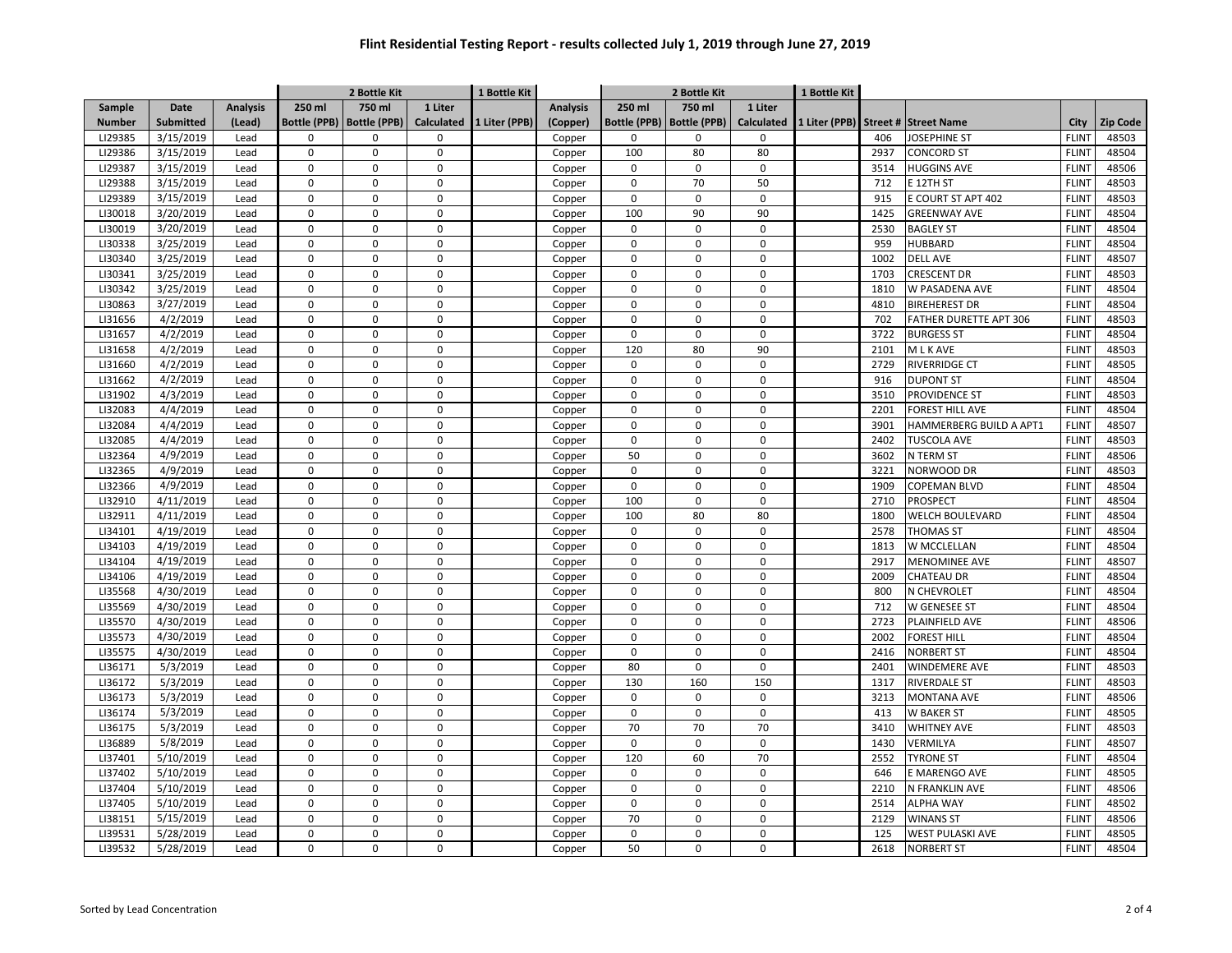|               |             |                 |                     | 2 Bottle Kit        |                     | 1 Bottle Kit  |                 |                     | 2 Bottle Kit        |                   |               |      |                       |              |          |
|---------------|-------------|-----------------|---------------------|---------------------|---------------------|---------------|-----------------|---------------------|---------------------|-------------------|---------------|------|-----------------------|--------------|----------|
| Sample        | <b>Date</b> | <b>Analysis</b> | 250 ml              | 750 ml              | 1 Liter             |               | <b>Analysis</b> | 250 ml              | 750 ml              | 1 Liter           |               |      |                       |              |          |
| <b>Number</b> | Submitted   | (Lead)          | <b>Bottle (PPB)</b> | <b>Bottle (PPB)</b> | <b>Calculated</b>   | 1 Liter (PPB) | (Copper)        | <b>Bottle (PPB)</b> | <b>Bottle (PPB)</b> | <b>Calculated</b> | 1 Liter (PPB) |      | Street # Street Name  | City         | Zip Code |
| LI39533       | 5/28/2019   | Lead            | 0                   | $\mathsf 0$         | $\mathbf 0$         |               | Copper          | 0                   | 0                   | $\mathbf 0$       |               | 3111 | <b>STONEGATE DR</b>   | <b>FLINT</b> | 48507    |
| LI39535       | 5/28/2019   | Lead            | 0                   | $\mathbf 0$         | $\mathsf{O}\xspace$ |               | Copper          | $\mathbf 0$         | 0                   | $\mathbf 0$       |               | 910  | <b>FRANK ST</b>       | <b>FLINT</b> | 48504    |
| LI39536       | 5/28/2019   | Lead            | 0                   | $\mathsf 0$         | $\mathbf 0$         |               | Copper          | 60                  | $\mathbf 0$         | $\Omega$          |               | 5617 | <b>DUPONT ST</b>      | <b>FLINT</b> | 48505    |
| LI39538       | 5/28/2019   | Lead            | 0                   | $\mathbf 0$         | $\mathbf 0$         |               | Copper          | 0                   | $\Omega$            | $\Omega$          |               | 1424 | SUNNYSIDE AVE         | <b>FLINT</b> | 48503    |
| LI40287       | 6/3/2019    | Lead            | $\mathbf 0$         | $\Omega$            | $\mathbf{0}$        |               | Copper          | 0                   | 50                  | $\Omega$          |               | 2616 | <b>THOMAS ST</b>      | <b>FLINT</b> | 48504    |
| LI41031       | 6/5/2019    | Lead            | $\Omega$            | $\Omega$            | $\mathbf{0}$        |               | Copper          | $\Omega$            | $\Omega$            | $\Omega$          |               | 1609 | <b>BERRYWOOD LANE</b> | <b>FLINT</b> | 48507    |
| LI41032       | 6/5/2019    | Lead            | $\Omega$            | $\Omega$            | $\mathbf{0}$        |               | Copper          | $\Omega$            | $\mathbf 0$         | $\Omega$          |               | 201  | W GENESEE ST          | <b>FLINT</b> | 48505    |
| LI41033       | 6/5/2019    | Lead            | $\Omega$            | $\Omega$            | $\mathbf 0$         |               | Copper          | $\mathbf 0$         | $\mathbf 0$         | $\Omega$          |               | 2211 | <b>WINDEMERE AVE</b>  | <b>FLINT</b> | 48503    |
| LI42463       | 6/12/2019   | Lead            | $\Omega$            | $\Omega$            | $\Omega$            |               | Copper          | $\mathsf 0$         | 60                  | $\Omega$          |               | 1929 | <b>CHELAN ST</b>      | <b>FLINT</b> | 48503    |
| LI42464       | 6/12/2019   | Lead            | $\mathbf 0$         | 0                   | $\mathbf 0$         |               | Copper          | 0                   | $\mathbf 0$         | $\Omega$          |               | 3111 | <b>KIRKWOOD LN</b>    | <b>FLINT</b> | 48504    |
| LI45039       | 6/20/2019   | Lead            | $\Omega$            | $\Omega$            | $\mathbf 0$         |               | Copper          | 50                  | 0                   | $\Omega$          |               | 936  | <b>BRADLEY AVE</b>    | <b>FLINT</b> | 48503    |
| LI46012       | 6/25/2019   | Lead            | $\mathbf 0$         | 0                   | $\mathbf 0$         |               | Copper          | 60                  | 0                   | $\Omega$          |               | 942  | E SEVENTH ST          | <b>FLINT</b> | 48505    |
| LI46014       | 6/25/2019   | Lead            | 0                   | $\mathbf 0$         | $\mathbf{0}$        |               | Copper          | $\mathbf 0$         | $\Omega$            | $\Omega$          |               | 2718 | <b>ALPHA WAY</b>      | <b>FLINT</b> | 48504    |
| LI23405       | 1/24/2019   | Lead            | $\mathbf{1}$        | $\mathbf{1}$        | $\mathbf{1}$        |               | Copper          | $\mathbf 0$         | $\mathbf 0$         | $\mathbf 0$       |               | 6576 | N DORT HWY            | <b>FLINT</b> | 48504    |
| LI25725       | 2/15/2019   | Lead            | $\mathbf{1}$        | $\pmb{0}$           | $\pmb{0}$           |               | Copper          | 120                 | 210                 | 190               |               | 609  | <b>FROST ST</b>       | <b>FLINT</b> | 48503    |
| LI25814       | 2/19/2019   | Lead            | $\mathbf 1$         | $\pmb{0}$           | $\mathbf 0$         |               | Copper          | 70                  | $\mathbf 0$         | $\mathbf 0$       |               | 1614 | <b>SHAMROCK LN</b>    | <b>FLINT</b> | 48505    |
| LI26749       | 2/22/2019   | Lead            | $\mathbf{1}$        | $\mathbf 0$         | $\mathsf{O}\xspace$ |               | Copper          | $\mathbf 0$         | $\mathbf 0$         | $\mathbf 0$       |               | 1948 | <b>GILMARTIN</b>      | <b>FLINT</b> | 48504    |
| LI28623       | 3/11/2019   | Lead            | $\mathbf{1}$        | $\mathbf{1}$        | $\mathbf{1}$        |               | Copper          | 0                   | $\mathbf 0$         | $\Omega$          |               | 209  | E DARTMOUTH ST        | <b>FLINT</b> | 48504    |
| LI30343       | 3/25/2019   | Lead            | 0                   | $\mathbf{1}$        | $\mathbf 0$         |               | Copper          | 0                   | $\Omega$            | $\Omega$          |               | 2938 | <b>BARTH ST</b>       | <b>FLINT</b> | 48504    |
| LI31661       | 4/2/2019    | Lead            | $\mathbf{1}$        | $\mathbf{1}$        | $\mathbf{1}$        |               | Copper          | 60                  | 130                 | 110               |               | 915  | <b>DUPONT STREET</b>  | <b>FLINT</b> | 48503    |
| LI32815       | 4/10/2019   | Lead            | $\mathbf{1}$        | $\Omega$            | $\mathbf 0$         |               | Copper          | 110                 | 120                 | 120               |               | 2441 | <b>NORBERT ST</b>     | <b>FLINT</b> | 48506    |
| LI32816       | 4/10/2019   | Lead            | $\mathbf{1}$        | $\mathbf 0$         | $\mathbf{0}$        |               | Copper          | $\mathbf 0$         | $\mathbf 0$         | $\mathbf 0$       |               | 3623 | NORWOOD DR            | <b>FLINT</b> | 48504    |
| LI32817       | 4/10/2019   | Lead            | $\mathbf 0$         | $\mathbf{1}$        | $\mathbf 0$         |               | Copper          | $\mathbf 0$         | $\mathbf 0$         | $\Omega$          |               | 1813 | <b>MABEL AVE</b>      | <b>FLINT</b> | 48503    |
| LI34105       | 4/19/2019   | Lead            | $\mathbf 1$         | $\pmb{0}$           | $\mathbf 0$         |               | Copper          | $\mathsf 0$         | $\Omega$            | $\Omega$          |               | 3602 | <b>BROWNELL BLVD</b>  | <b>FLINT</b> | 48506    |
| LI35571       | 4/30/2019   | Lead            | $\mathbf 1$         | $\mathbf 0$         | $\mathbf{0}$        |               | Copper          | 60                  | $\mathbf 0$         | $\Omega$          |               | 3124 | SHERWOOD DR           | <b>FLINT</b> | 48507    |
| LI35572       | 4/30/2019   | Lead            | $\mathbf{1}$        | $\mathbf 0$         | $\mathbf{0}$        |               | Copper          | $\mathbf 0$         | $\mathbf 0$         | $\Omega$          |               | 1722 | N LYNCH               | <b>FLINT</b> | 48506    |
| LI37403       | 5/10/2019   | Lead            | $\mathbf{1}$        | $\mathbf{1}$        | $\mathbf{1}$        |               | Copper          | 60                  | 50                  | 50                |               | 1527 | <b>WOODSLEA DR</b>    | <b>FLINT</b> | 48503    |
| LI38149       | 5/15/2019   | Lead            | $\mathbf{1}$        | $\mathbf 0$         | $\mathbf{0}$        |               | Copper          | 80                  | 60                  | 60                |               | 2210 | N FRANKLIN AVE        | <b>FLINT</b> | 48506    |
| LI39530       | 5/28/2019   | Lead            | 0                   | 1                   | $\mathbf{0}$        |               | Copper          | $\mathbf 0$         | $\mathbf 0$         | $\mathbf 0$       |               | 703  | <b>E COURT ST</b>     | <b>FLINT</b> | 48503    |
| LI22797       | 1/17/2019   | Lead            | 0                   | $\overline{2}$      | $\overline{2}$      |               | Copper          | 70                  | 60                  | 60                |               | 2213 | PENNSYLVANIA AVE      | <b>FLINT</b> | 48503    |
| LI22798       | 1/17/2019   | Lead            | $\mathbf 1$         | $\overline{2}$      | $\overline{2}$      |               | Copper          | 90                  | $\mathbf 0$         | $\mathbf 0$       |               | 1105 | <b>SOUTH DRIVE</b>    | <b>FLINT</b> | 48504    |
| LI24832       | 2/8/2019    | Lead            | $\overline{2}$      | $\mathbf{1}$        | $\mathbf{1}$        |               | Copper          | 80                  | $\mathbf 0$         | $\mathbf 0$       |               | 2002 | <b>BECKWITH CT</b>    | <b>FLINT</b> | 48503    |
| LI28841       | 3/12/2019   | Lead            | $\overline{2}$      | $\pmb{0}$           | $\mathbf 0$         |               | Copper          | $\mathsf 0$         | $\mathbf 0$         | $\mathbf 0$       |               | 717  | <b>ST CLAIR ST</b>    | <b>FLINT</b> | 48506    |
| LI30339       | 3/25/2019   | Lead            | $\mathbf{1}$        | $\overline{2}$      | $\overline{2}$      |               | Copper          | 80                  | 110                 | 100               |               | 1819 | <b>G CEMANTA ST</b>   | <b>FLINT</b> | 48503    |
| LI30862       | 3/27/2019   | Lead            | $\overline{2}$      | $\overline{2}$      | $\overline{2}$      |               | Copper          | 60                  | $\mathbf 0$         | $\Omega$          |               | 1510 | <b>JANE AVE</b>       | <b>FLINT</b> | 48504    |
| LI31659       | 4/2/2019    | Lead            | $\overline{2}$      | $\mathbf 0$         | $\mathbf 0$         |               | Copper          | $\mathbf 0$         | $\mathbf 0$         | $\Omega$          |               | 502  | <b>CRAPO ST</b>       | <b>FLINT</b> | 48502    |
| LI31663       | 4/2/2019    | Lead            | $\overline{2}$      | $\overline{2}$      | $\overline{2}$      |               | Copper          | $\mathsf 0$         | $\Omega$            | $\Omega$          |               | 2001 | <b>CARTIER ST</b>     | <b>FLINT</b> | 48503    |
| LI32912       | 4/11/2019   | Lead            | $1\,$               | $\overline{2}$      | $\overline{2}$      |               | Copper          | 50                  | 70                  | 70                |               | 1019 | <b>CHURCH ST</b>      | <b>FLINT</b> | 48503    |
| LI34107       | 4/19/2019   | Lead            | $\overline{2}$      | $\overline{2}$      | $\overline{2}$      |               | Copper          | 0                   | $\Omega$            | $\Omega$          |               | 2302 | ZIMMERMAN ST          | <b>FLINT</b> | 48506    |
| LI38504       | 5/20/2019   | Lead            | $\mathbf 0$         | $\overline{2}$      | $\overline{2}$      |               | Copper          | $\mathsf 0$         | $\mathbf 0$         | $\mathbf 0$       |               | 3622 | <b>GRATIOT AVE</b>    | <b>FLINT</b> | 48503    |
| LI43528       | 6/17/2019   | Lead            | $\overline{2}$      | $\mathbf 0$         | $\mathbf{0}$        |               | Copper          | 110                 | 110                 | 110               |               | 2905 | <b>HAMPSTEAD</b>      | <b>FLINT</b> | 48504    |
| LI46011       | 6/25/2019   | Lead            | $\overline{2}$      | $\overline{2}$      | $\overline{2}$      |               | Copper          | 60                  | 60                  | 60                |               | 3306 | PENCOMBE PL           | <b>FLINT</b> | 48503    |
| LI21890       | 1/9/2019    | Lead            | $\overline{3}$      | $\mathbf 0$         | $\mathbf{0}$        |               | Copper          | 310                 | $\Omega$            | 80                |               | 1813 | SPRINGFIELD ST        | <b>FLINT</b> | 48503    |
| LI26281       | 2/20/2019   | Lead            | 3                   | 3                   | $\overline{3}$      |               | Copper          | $\mathbf 0$         | $\mathbf 0$         | $\mathbf 0$       |               | 2819 | <b>CLEMENT</b>        | <b>FLINT</b> | 48504    |
| LI35567       | 4/30/2019   | Lead            | 3                   | $\mathbf 0$         | $\mathbf 0$         |               | Copper          | $\mathbf 0$         | $\mathbf 0$         | $\Omega$          |               | 1021 | <b>BLACHARD AVE</b>   | <b>FLINT</b> | 48502    |
| LI44283       | 6/18/2019   | Lead            | 3                   | $\pmb{0}$           | $\mathbf 0$         |               | Copper          | 50                  | $\mathbf 0$         | $\mathbf 0$       |               | 1909 | <b>RAMSAY BLVD</b>    | <b>FLINT</b> | 48506    |
| LI46010       | 6/25/2019   | Lead            | 3                   | $\mathbf 0$         | $\mathsf 0$         |               | Copper          | 0                   | $\mathbf 0$         | $\Omega$          |               | 3614 | <b>KLEINPELL ST</b>   | <b>FLINT</b> | 48505    |
| LI21008       | 1/2/2019    | Lead            | $\overline{4}$      | $\mathbf 0$         | $\mathbf{1}$        |               | Copper          | 110                 | 50                  | 70                |               | 3119 | <b>KIRKWOOD LN</b>    | <b>FLINT</b> | 48506    |
|               |             |                 |                     |                     |                     |               |                 |                     |                     |                   |               |      |                       |              |          |